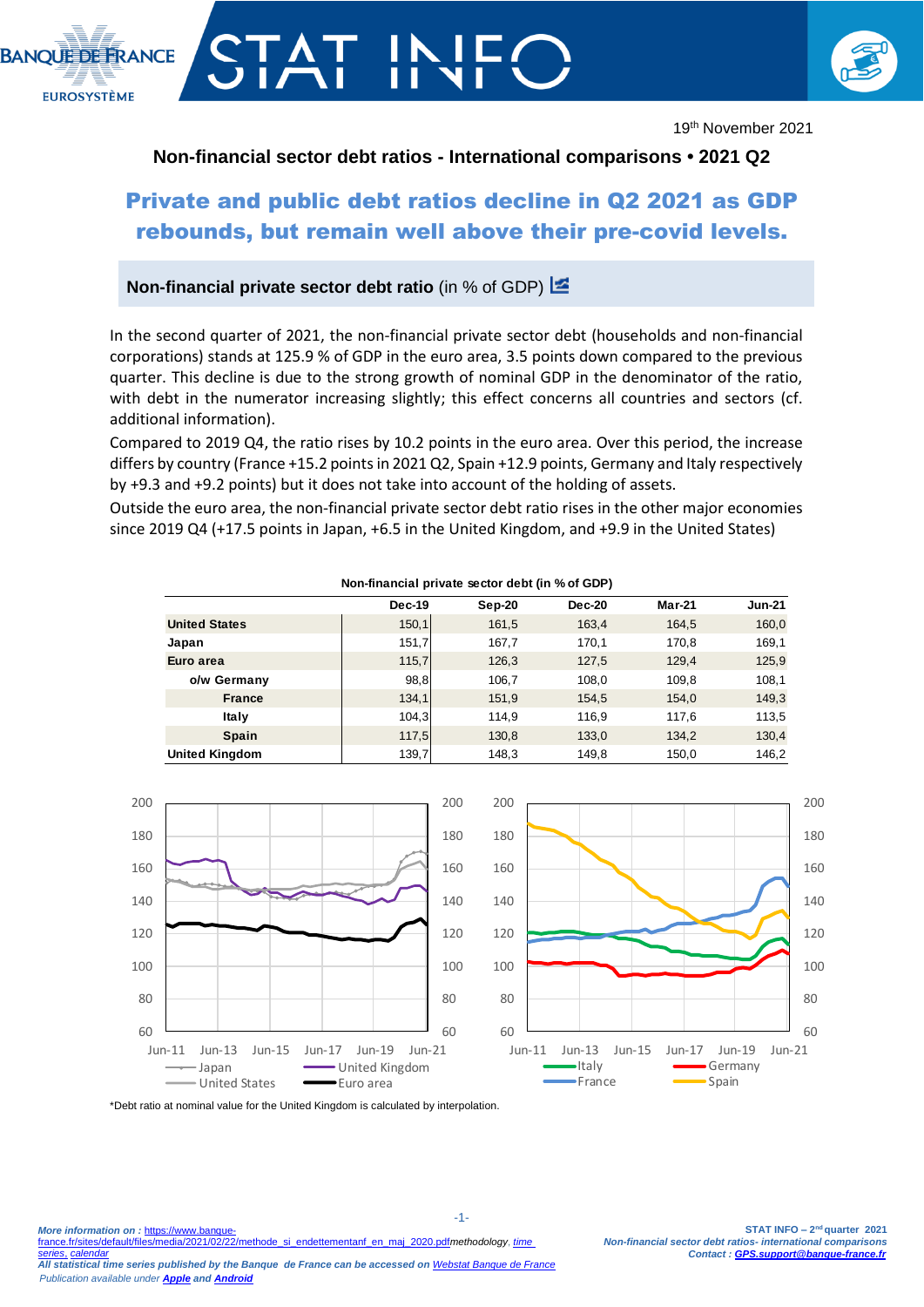

# Households debt ratio (in % of GDP and in % of GDI) **E**

| <b>Households debt</b> |        |        |               |               |               |
|------------------------|--------|--------|---------------|---------------|---------------|
|                        | Dec-19 | Sep-20 | <b>Dec-20</b> | <b>Mar-21</b> | <b>Jun-21</b> |
| <b>United States</b>   | 103,0  | 109,1  | 110,8         | 111,3         | 108,9         |
|                        | 132,3  | 129,0  | 128,9         | 125,0         | 127, 1        |
| Japan                  | 62,5   | 65,9   | 66,6          | 67,2          | 66,5          |
|                        | 110,6  | 110,1  | 111,9         | 113,5         | 115,9         |
| Euro area              | 57,4   | 61,1   | 62,1          | 62,5          | 61,2          |
|                        | 94,6   | 96,5   | 97,3          | 97,8          | 97,9          |
| o/w Germany            | 53,3   | 56,7   | 57,8          | 58,4          | 57,9          |
|                        | 86,4   | 88,6   | 89,6          | 90,4          | 91,0          |
| <b>France</b>          | 61,1   | 66,4   | 67,7          | 67,9          | 66,5          |
|                        | 97,2   | 99.8   | 100, 6        | 101,0         | 101,4         |
| <b>Italy</b>           | 41,1   | 44,3   | 45,1          | 45,5          | 44,1          |
|                        | 62, 1  | 64.0   | 64,7          | 65,3          | 65,0          |
| Spain                  | 56,9   | 61,2   | 62,5          | 62,8          | 61,4          |
|                        | 90,7   | 93,4   | 94,4          | 94,7          | 95, 1         |
| <b>United Kingdom</b>  | 83,6   | 86,9   | 88,4          | 89,1          | 86,7          |
|                        | 126,8  | 126,6  | 127,6         | 127,6         | 127,3         |

# **Non-financial corporations debt ratio** (in % of GDP)

| Non-financial corporations debt (in % of GDP) |        |          |        |               |               |
|-----------------------------------------------|--------|----------|--------|---------------|---------------|
|                                               | Dec-19 | $Sep-20$ | Dec-20 | <b>Mar-21</b> | <b>Jun-21</b> |
| <b>United States</b>                          | 47,1   | 52,4     | 52,6   | 53.2          | 51,1          |
| Japan                                         | 89,2   | 101,8    | 103.5  | 103,6         | 102,6         |
| Euro area                                     | 58.4   | 65,3     | 65.4   | 67.0          | 64,7          |
| o/w Germany                                   | 45, 4  | 50,1     | 50,2   | 51,4          | 50,2          |
| <b>France</b>                                 | 73,0   | 85.5     | 86.8   | 86,1          | 82,8          |
| Italy                                         | 63,2   | 70.6     | 71,8   | 72,1          | 69.4          |
| <b>Spain</b>                                  | 60,5   | 69.6     | 70.5   | 71,4          | 69,0          |
| <b>United Kingdom</b>                         | 56.0   | 61,4     | 61,4   | 60.9          | 59.5          |

-2-

**Source: Quarterly national financial accounts and Eurostat, Computation: Banque de France**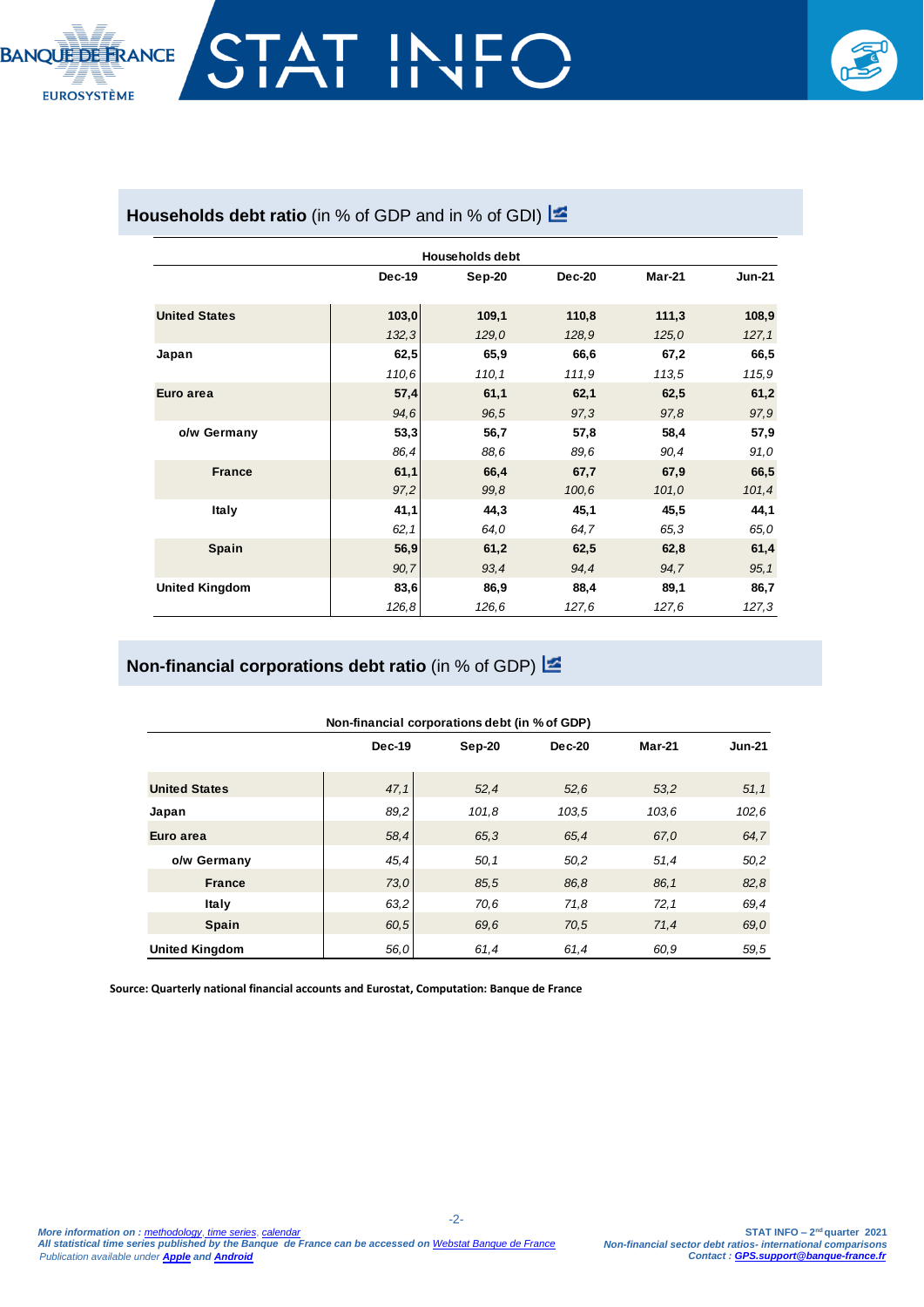**EUROSYSTÈME** 

## **General government sector debt ratio** (in % of GDP)  $\frac{1}{2}$

The rebound in nominal GDP allows the general government debt ratio in the euro area to decrease by 1.7 percentage points reaching 98.3% of GDP at the end of the second quarter of 2021. However, debt in the numerator of this ratio continued to increase (cf. additional information). The public debt ratio declines in Germany (-0.2 point of GDP). It also decreases in Spain (-2.5 points in 2021 Q2) and more significantly in France and in Italy (respectively by -3.2 and by -3.3 points).

Outside the euro area, the non-financial private sector debt ratio decreases significantly more in the United States and in Japan (respectively by - 3.1 points and - 1.4 point in 2021 Q2) than in the United Kingdom (- 0.7 point).

However, these declines take place in a context where since 2019 Q4, the debt ratios have increased significantly in all countries: more markedly in Spain and in Italy (respectively by +27.3 and +22 points) than in Germany (+10.8 points), France being in an intermediate position (+17.4 points).

|                       | Dec-19 | $Sep-20$ | <b>Dec-20</b> | <b>Mar-21</b> | <b>Jun-21</b> |
|-----------------------|--------|----------|---------------|---------------|---------------|
| <b>United States</b>  | 104.0  | 124,9    | 128,6         | 129,6         | 126,5         |
| Japan                 | 210.9  | 231.3    | 234,4         | 234,6         | 233,2         |
| Euro area             | 83.6   | 96.6     | 97.3          | 100,0         | 98,3          |
| o/w Germany           | 58,9   | 69.1     | 68.7          | 69.9          | 69.7          |
| <b>France</b>         | 97.5   | 115,4    | 115.0         | 118.1         | 114,9         |
| Italy                 | 134,3  | 154,2    | 155.6         | 159,6         | 156.3         |
| <b>Spain</b>          | 95,5   | 114,1    | 120,0         | 125,3         | 122,8         |
| <b>United Kingdom</b> | 83.8   | 98,6     | 102,3         | 103,2         | 102.5         |

**Government sector debt (in % of GDP)**

**\* "Maastricht" definition NSA (nominal v alue) for European Union countries.**



### **Additional information**

For each sector (NFC, Households and General government), the French debt includes outstanding loans from resident and non-resident MFI (i.e. both loans between resident NFCs and between nonresident NFCs are excluded) and issued securities other than shares at nominal value.

Disseminated data of other countries are less detailed. NFC's net loans are therefore estimated in withdrawing loans assets - mainly loans to resident and non-resident affiliated entities - from loans liabilities.